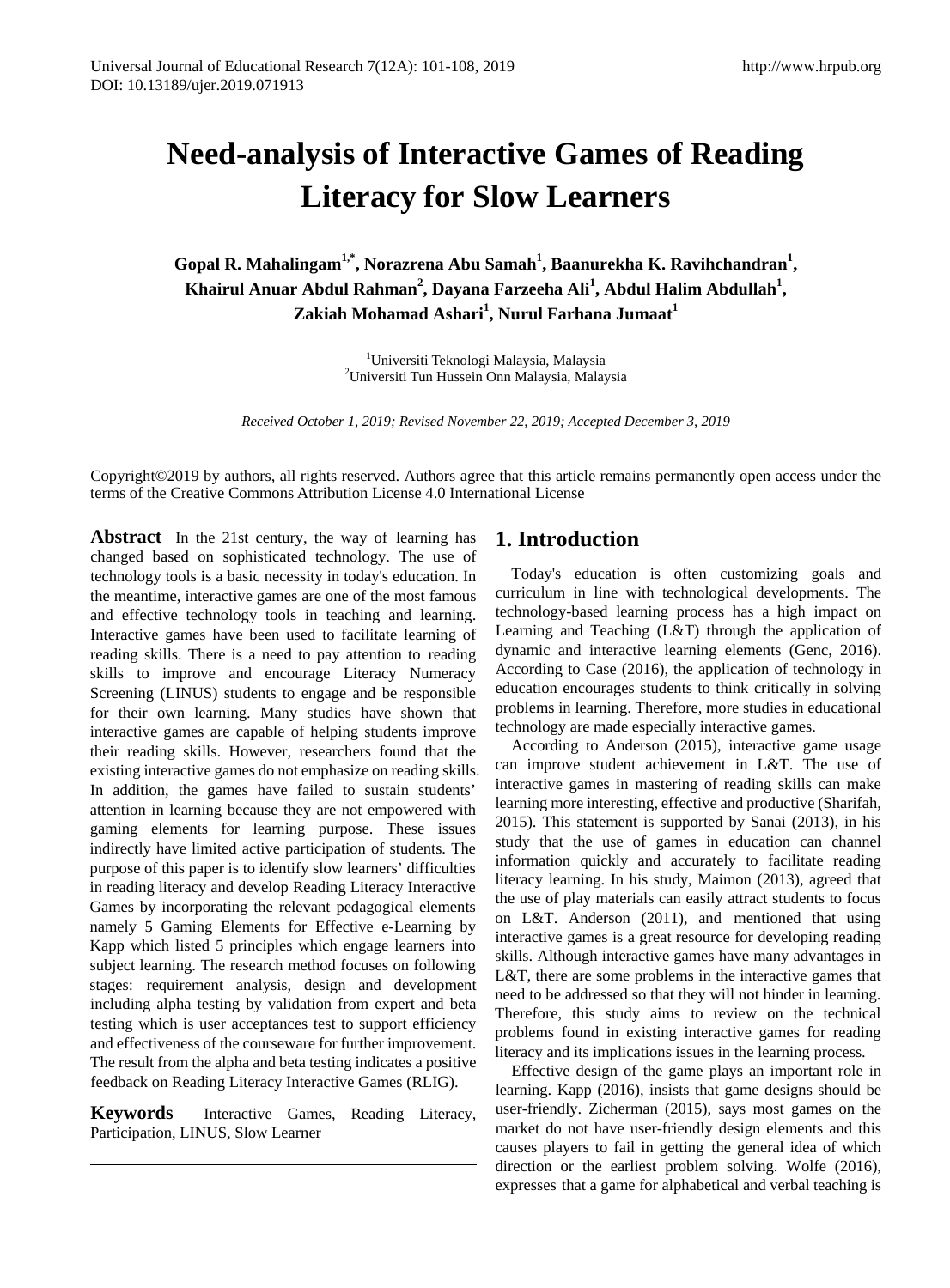still a problematic issue in terms of clarity and allows players to quickly despair due to inadequacy of instructions. At the same time, Crawford (2015), states that reading-based games do not have effective interactive elements. According to Ertmer (2015), learning elements integrated with less playing do not interest students in learning and are less active in engaging themselves in learning. According to Noraiti (2014), the lack of elements of fun in the game also allows students not to get excited with their games and not to show interest in L&T. As a result, Blair (2016) states that the existing game design is less responsive, therefore students are not able to operate the game quickly. If a student waits long to get a decision or response to the answer, it will disappoint the student. It is supported by Crawford (2013), stating that a slow respond may leave students feeling bored and this hinders learning. RLIG believed to help slow learners to engage and raise their construction of knowledge in reading literacy (Sharifah, 2016).

## **2. Literature Review**

#### **2.1. Game Based Learning in Education**

According to Rennie & Morrison (2013), games in education are a social interaction tool and contribute to cognitive development in early childhood education. On the other hand, Ya-Ting (2012), says that most of the existing games lack the cognitive development of pupils because of less focus on pedagogy emphasis. This is because, most games are designed based on the business model of Canvas and commercial purposes (Beetham & Sharpen, 2013). This Canvas Model is a model that is often used to develop a business-oriented game. Commercial interactive games do not stress the focus on learning and learning objectives are difficult to achieve (Perrotta et al, 2015). Students focus only on games but focus and confidence in learning are hard to achieve. Howard (2013), said the interactive game creators did not adapt learning skills aligned with the changes in the educational system but they were concerned with the elements of commercial games. This is why students who learn through interactive games do not make high achievement because they are more interested and engaged in playing games while focusing less on learning content. sed (Ronghuai et al, 2013).

At the same time, Prensky (2013) also said that interactive games for learning that emphasize "fun" elements as the main point of attracting pupils will cause pupils to lose interest in learning. Papastergiou (2015), the overwhelming element of excitement in the interactive games makes the student active in the game alone rather than learning.

Learning reading skills should be generative. The learning of reading skills according to constructivism is an active learning process, where pupils are educated to build their own knowledge and adapt them from old experiences (Jonassen, 2014). Instead, Gibson. et al., (2015), has stated that interactive games fail to encourage students to actively engage in L&T because of the aspect of joining the old experience with new being ignored. This opinion is supported by Mahzan (2017), stating that pupils will reject games with no content similar to old experiences. While Ford (2014), said the lack of continuity between old and new learning in the game also enabled pupils to be inactive in L&T. The Education Policy Planning and Research Division (2010), proved interactive gaming tools for reading skills mislead students and they are not actively involved in L&T as students cannot compare prior and new learning. Joyce (2016), and Sandford (2017), pupils do not involve themselves actively because interactive games are not 'friendly' with them. Bitter & Legacy (2017), said interactive games that are very compact with learning environments also cause students to be less interested in using them again. In short, interactive games in reading literacy can improve student achievement, active involvement in L&T and increase student's interest in reading literacy learning. Instead, the existing interactive games for reading literacy still have some deficiency to focus on. The researchers have developed a framework for design interactive games that emphasize the elements of the game Kapp (2012), and the constructivism learning theory so the game gives a good impact on learning reading skills.

#### **2.2. Designing Games for Education**

According to Alessi and Trollip (2016), the challenge given in the reading interactive game allows pupils to combine skills that they have mastered earlier. However, Schifter (2013) said that the challenges in existing games cannot develop creativity and cultivate interest in learning. This opinion is supported by Gee (2016), the lack of elements of challenge in the game is difficult to stimulate players' thinking to solve problems unaware and they cannot apply some of the concepts and skills learned. Freeman (2014), said that most maze games for reading skills did not create opportunity rooms for students to use solution skills with quick response. Divjak (2015), proved this statement in his studies saying that students were not passionate in reading because power point based on games did not challenge students to answer the exercises.

Sitzmann (2016), said some games like Adventure Game are very concerned about the storyline. On the other hand, Nor Laila (2014) states that most pupils cannot improve their thinking skills analytically and do not understand the meaning or values contained in the words that are read because narratives in games are difficult to follow. Allen and Seaman (2013), stated that the absence of narrative elements in the game resulted in pupil's slow learning ability. Gary (2017), stated that pupils will depend on teachers if there is no narrative as a guide in the game. This is because, the students cannot understand the topic addressed if there is no such guide as the story narrative (Craft, 2016). Glonek (2014), however, says that games that do not apply narrative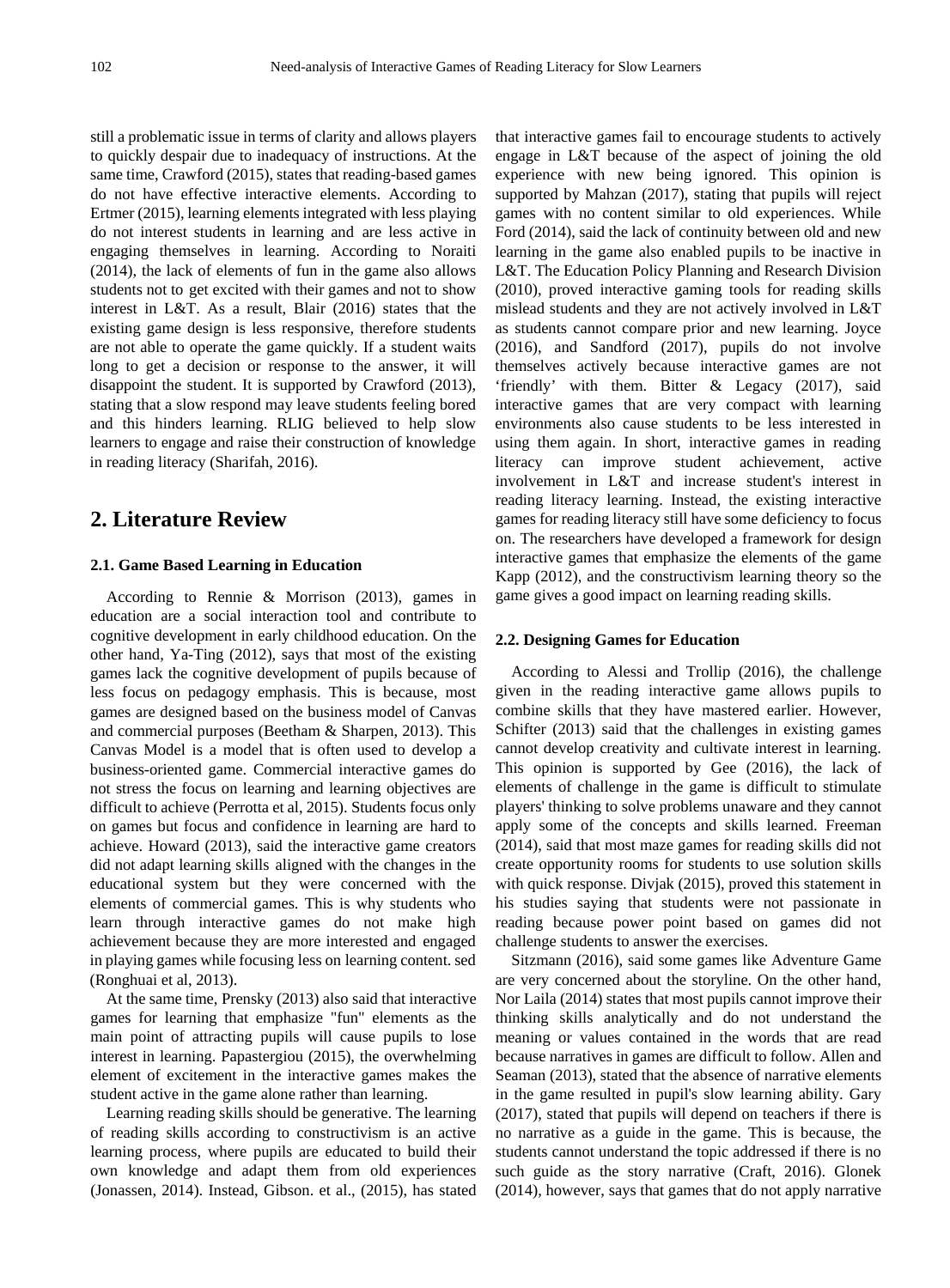stories will not create students who are involved actively in learning and they are less interested in learning. With narrative in games pupils can easily follow reading content. While Wiesendanger (2015), describes a well-designed narrative will cause the child to experience difficulty in reading and understanding the text easily and clearly.

According to Rennie & Morrison (2013), games in education are a social interaction tool and contribute to cognitive development in early childhood education. On the other hand, Ya-Ting (2012), says that most of the existing games lack the cognitive development of pupils because of less focus on pedagogy emphasis. This is because, most games are designed based on the business model of Canvas and commercial purposes (Beetham & Sharpen, 2013). This Canvas Model is a model that is often used to develop a business-oriented game. Commercial interactive games do not stress the focus on learning and learning objectives are difficult to achieve (Perrotta et al, 2015). Students focus only on games but focus and confidence in learning are hard to achieve. Howard (2013), said the interactive game creators did not adapt learning skills aligned with the changes in the educational system but they were concerned with the elements of commercial games. This is why students who learn through interactive games do not make high achievement because they are more interested and engaged in playing games while focusing less on learning content. sed (Ronghuai et al, 2013). At the same time, Prensky (2013) also said that interactive games for learning that emphasize "fun" elements as the main point of attracting pupils will cause pupils to lose interest in learning. Papastergiou (2015), the overwhelming element of excitement in the interactive games makes the student active in the game alone rather than learning.

The design of an existing reading literacy game focuses on playing only besides learning a lesson or reading skills. This is because, most games are designed based on the business model of Canvas and commercial purposes (Stockwell, 2015). This Canvas model is a model that is often used to develop a business-oriented game. Commercial interactive games do not emphasize the focusing of students on learning and learning objectives as well as difficulties (Perrotta et al., 2013). Butler (2014) also notes that interactive game creators don't have educational background and they are focusing on interactive game sales markets such as Angry Birds, Candy Crush and othersso that pupils focus only on games and confidence in learning is less achieved. Lin et al., (2016), also said interactive game designers did not adapt their learning skills often with the changes in the educational system but they were concerned with the elements of commercial games. This is why students who learn through interactive games do not achieve high achievement because they are more interested in playing because content is less focused (Ronghuai et al., 2013). At the same time, Prensky (2013), also said that interactive games for learning that

emphasize "fun" elements as the main point of attracting pupils will cause pupils to lose interest in learning. According to Allen et al., (2014), interactive games lack the skills to improve and give students confidence to learn but the element of challenge in the game attracts pupils because of the excitement and satisfaction that come from winning in the game. This opinion is backed by Altura (2015), stating the overwhelming element of excitement in interactive games causes the student to be active on the game alone instead of learning. In short, the perspective of nature (Dalton, 2016), behavioral learning perspective (Dourda, 2016), cognitive perspective (Figueroa, 2015) self-determination perspective (Eisenchlas, 2016), perspective of interest (Fernandez, 2013) are less emphasized in the existing interactive game.

In short, interactive games in reading literacy can improve student achievement, active involvement in L&T and increase student's interest in reading literacy learning. Instead, the existing interactive games for reading literacy still have some deficiency to focus on. The researchers have developed a framework for design interactive games that emphasize the elements of the game Kapp (2012), and the constructivism learning theory so the game gives a good impact on learning reading skills.

#### **2.3. Reading Literacy Problems**

There are so many students who are in the level one (standard 1 to 3) and still do not recognize the letters that are reading literacy problems and it causes them to fail to read well (KPM, 2012). According to Block (2017), the pupils read the alphabet by guessing. While Corey (2017), states that there are some small letters which have the same shape such as 'p' and 'q', 'b' and 'd', 'n' and 'h' and so on confuse the students. Duke (2015), also states that students are afraid to read the word due to the inability to interpret the symbol of the letter. Teele (2018), says there are still elementary pupils who can't discriminate against the shape, position, name, or designation of a letter. The students are also confused with the sounds of the same letter such as 'p' and 'b' (Blanton, 2017). There are some of students who are not sure to name the uppercase and lowercase as their shape changes (Bonds, 2017). Chiristo et.al (2016), emphasized that pupils with basic reading problems are not categorized as dyslexic students. Table 1 shows the number of slow learners who have basic reading literacy problems in Johor.

Based on Table 1 the Segamat district has the highest number, with a total of 7983 students. Mersing is followed by 7478 students. The third place was Johor Bahru with a total number of pupils without basic literacy skills of 6978 students. For other districts the number is not so high than the actual amount. This number proves our country faces serious reading problems amongst students.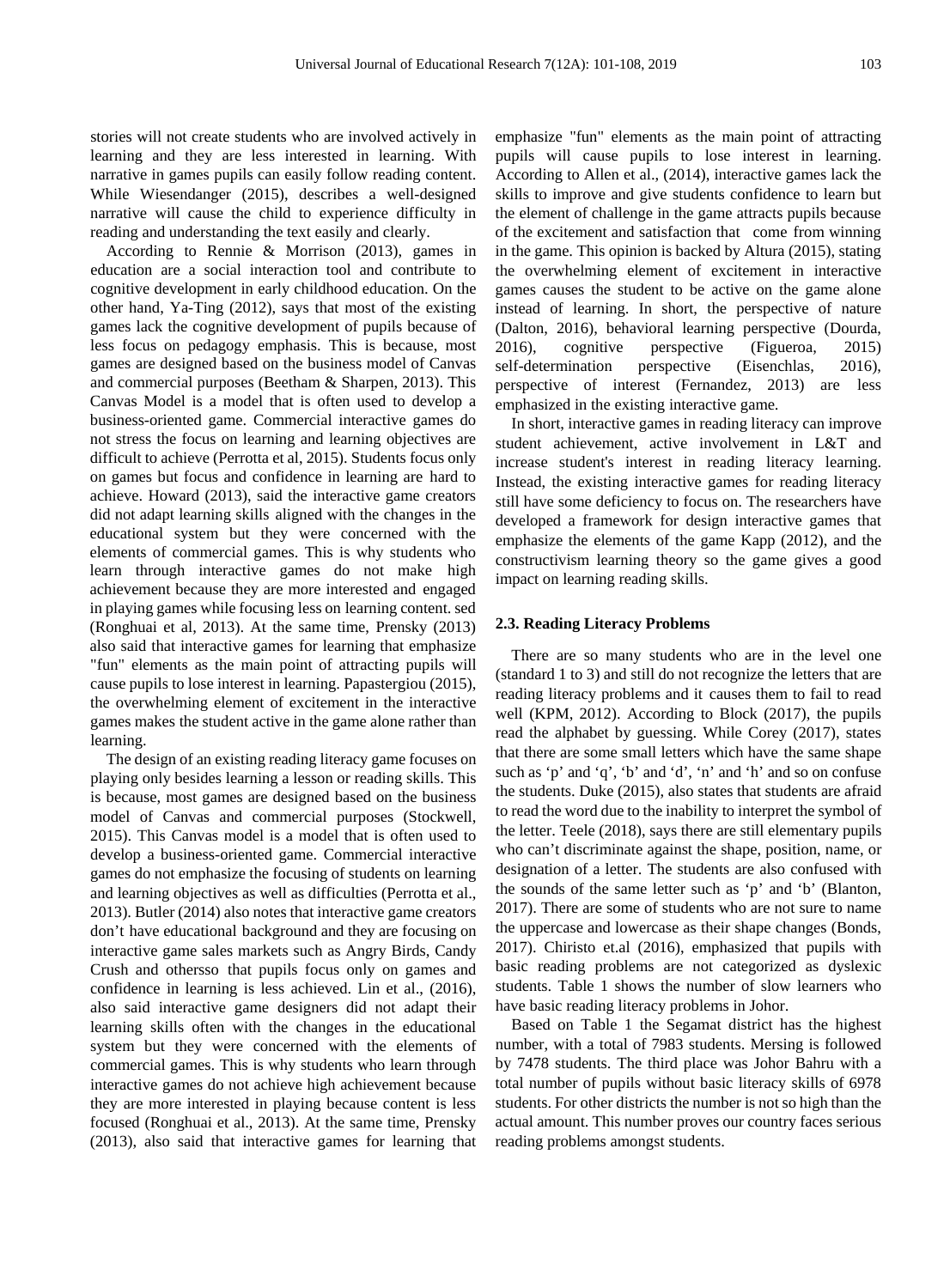| <b>District</b>   | <b>Enrollment of Level 1</b> | <b>Total of</b><br><b>Slow Learners</b> | Percentage of slow learners |  |
|-------------------|------------------------------|-----------------------------------------|-----------------------------|--|
| <b>Batu Pahat</b> | 11618                        | 1079                                    | 9.29                        |  |
| Johor Bahru       | 24099                        | 1349                                    | 5.60                        |  |
| Kluang            | 8421                         | 580                                     | 6.89                        |  |
| Kota Tinggi       | 6110                         | 569                                     | 9.31                        |  |
| Mersing           | 2600                         | 247                                     | 9.50                        |  |
| Muar              | 6880                         | 548                                     | 7.97                        |  |
| Pontian           | 5108                         | 451                                     | 8.83                        |  |
| Segamat           | 5571                         | 629                                     | 11.29                       |  |
| Kulai             | 10924                        | 770                                     | 7.05                        |  |
| Pasir Gudang      | 22551                        | 1400                                    | 6.21                        |  |
| Tangkak           | 3824                         | 307                                     | 8.03                        |  |
| Total             | 107706                       | 7929                                    | 7.36                        |  |

**Table 1.** Number of Slow Learners Who Have Basic Reading Literacy Problems In Johor 2019

## **3. Purpose of the Study**

This paper focuses on the learning of reading literacy. Ministry of Education Malaysia (MOEM), determines that all students in level 1 need to master reading skills that pass the 12 reading literacy constructs. According to Ministry of Education Malaysia (2013), the first three constructs in reading literacy are very important and basic support for mastering reading skills. Otherwise the students are categorised as a slow learner. The topics namely reading vowel and consonants letters, reading simple syllables and reading the simple words. All the learning topics interrelated to each other. According to Kamaruddin (2013), there are many students who can not recognize letters, do not spell syllables and can't read simple words. Hence, the main concern of this research is to identify the difficult topics in reading literacy among level one students in primary school, design and develop an interactive game based on the difficult topic by integrating five engaging game elements by Kapp (2012) and constructivism learning principles by Jonassen (2014). Finally, alpha testing and beta testing conducted to support suitability and acceptability of the RLIG. This paper discusses the early stages of the project such as analysis of number of students and the needed analysis only. The design and development and evaluation areas that focus on performance will be discussed in the future.

### **4. Method**

This study aimed to find the problems of interactive games and reading literacy problems among level one students to develop an interactive game for reading literacy (RLIG) as a learning tool for learning of reading literacy for slow learners. The researcher conducted a screening test to 60 students who were categorized as slow learners in two primary schools from Johor, Malaysia to identify problems of reading literacy. Screening test is a test to filter or screen pupils with learning

problems from the normal class. Teachers can track pupils who are expected to need a remedial education as a result of the Screening Test (MOEM, 2012). Screening tests have been verified by content experts before implementation. This screening test has been conducted to generally examine students' weakness in reading literacy among primary schools . Therefore, screening tests are conducted to diagnose areas of literacy reading difficulties among students. The screening test contains 12 reading literacy constructs as listed in the Remedial Education Curriculum. This test is tailored to Reading Literacy Screening Test, year 2018. Each learning topic has five questions. So, sixty questions should be answered by the student. Students must answer four out of five questions correctly. If less than four, the pupil is categorized as slow learner while more than four, categorized as an ordinary student.

According to Kamaruddin (2013), diagnostic tests need to be conducted to identify the causes of student failure to master reading literacy and specific groups according to their capabilities and difficulties faced. The results of this diagnostic test also help to design specific content in RLIG for the individuals or groups more accurately and systematically according to student's level. KPM (2012), students need to master all the sub-skills in each reading literacy to master reading skill. Accordingly, researcher provide diagnostic tests that examine three basic constructs of basic reading literacy that examine each sub-skill in its construct.

Thereafter, the researcher collected various information related to learners' difficulties to acquire reading skills before designing and developing the RLIG. Then, the porotype of learning interactive games was constructed and was designed and developed by using 3D Unity Software. During the design and development phase, the researcher adapted 5 engaging game elements by Kapp (2012) and constructivism learning principles by Jonassen (2013). Finally, the interactive game was evaluated by adapting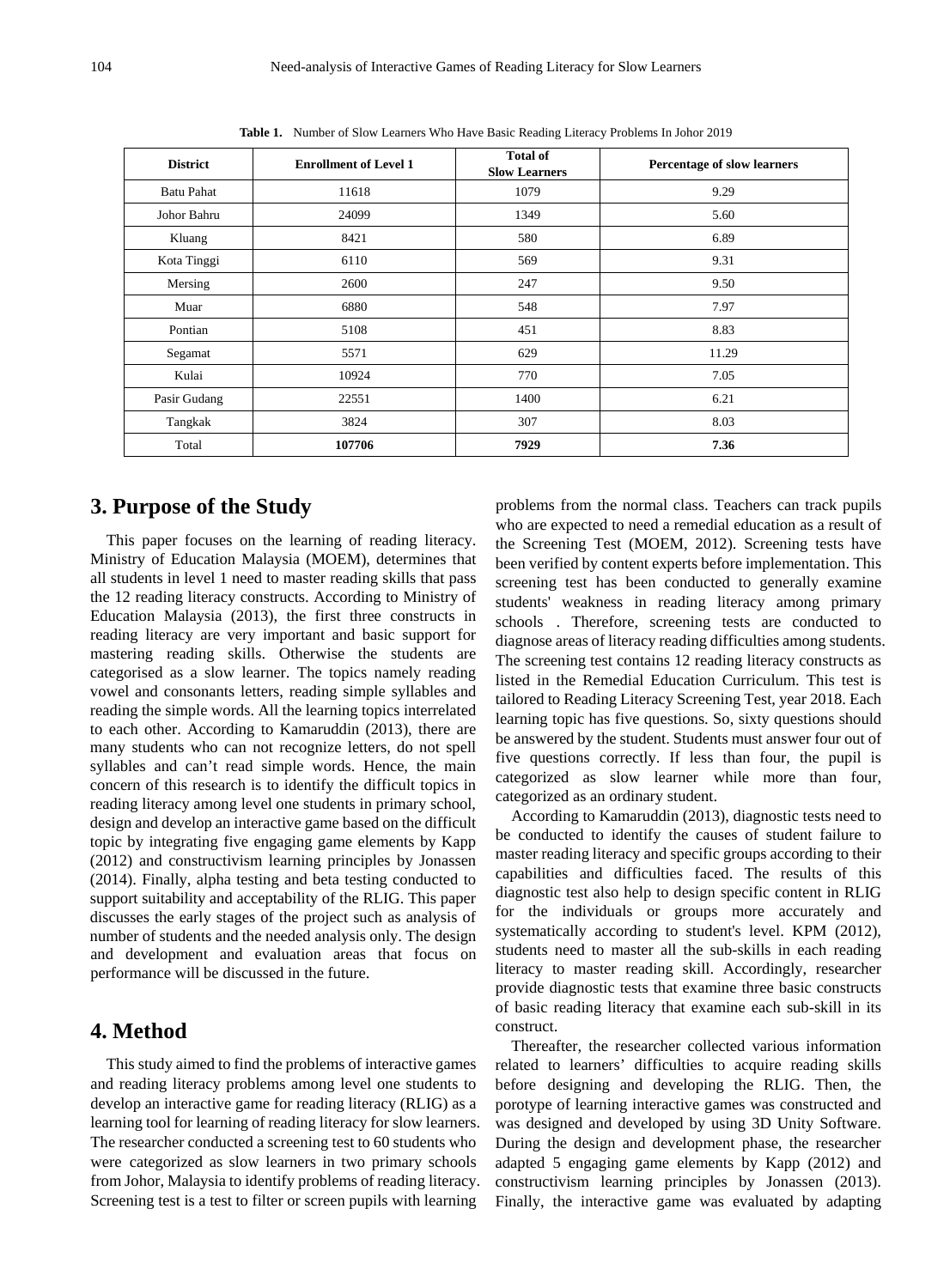alpha testing, beta testing and user acceptance testing to support efficiency and effectiveness of the interactive game for further improvement.

# **5. Results and Discussion**

#### **5.1. Requirement Analysis**

A total of 60 remedial education students answered the screening test. The initial test results found that the number of students facing difficulties in literacy reading was different. Table 2 shows the number of pupils and their difficulties in reading literacy constructs.

The results of this screening test showed that many students still failed to master the first three reading literacy constructs. According to Kamaruddin (2013), the first three constructs in reading literacy are very important and basic for mastering reading skills. There are 56% of students unable to master the three basic constructs in reading literacy. So they are unable to continue next construct of reading literacy. So the researcher concluded that the achievement in the first three constructs in reading literacy is very meaningful to master reading literacy by slow learners. This screening test enables researcher to identify the difficult topic in reading literacy to further investigate specific inability in respective topic of learning.

Researcher has undergone another measurement called diagnostic tests to detect the causes and areas of weakness in detail faced by slow learners. The researcher selected 33 out of 60 students who had failed in three basic constructs in the screening test for oral diagnostic tests. Table 3 shows the number of pupils and their difficult areas according to reading literacy constructs.

| <b>Reading Literacy</b><br><b>Constructs</b>        | <b>Number of students</b><br>master the topic | Percentage of<br>numerated $(\% )$ | Number of students yet<br>master the topics | Percentage of<br>innumerate $(\% )$ |
|-----------------------------------------------------|-----------------------------------------------|------------------------------------|---------------------------------------------|-------------------------------------|
| Read vowel and consonants<br>letters                | 27                                            | 45                                 | 33                                          | 55                                  |
| Read open syllables                                 | 25                                            | 42                                 | 35                                          | 58                                  |
| Read the words of open<br>syllables                 | 25                                            | 42                                 | 35                                          | 58                                  |
| Read closed syllables                               | 23                                            | 38                                 | 37                                          | 62                                  |
| Read the words of closed<br>syllables               | 23                                            | 38                                 | 37                                          | 62                                  |
| Read the words containing<br>syllable of "ng"       | 20                                            | 33                                 | 40                                          | 67                                  |
| Read the words containing a<br>diphthong.           | 19                                            | 32                                 | 41                                          | 68                                  |
| Read the words that contains<br>double vowel        | 18                                            | 30                                 | 42                                          | 70                                  |
| Read the words containing a<br>prefix and suffix    | 17                                            | 28                                 | 43                                          | 72                                  |
| Read simple sentences                               | 14                                            | 24                                 | 46                                          | 76                                  |
| Read and understand sentences<br>based on materials | 14                                            | 24                                 | 46                                          | 76                                  |

**Table 2.** Number of Pupils and Their Difficulties in Reading Literacy Constructs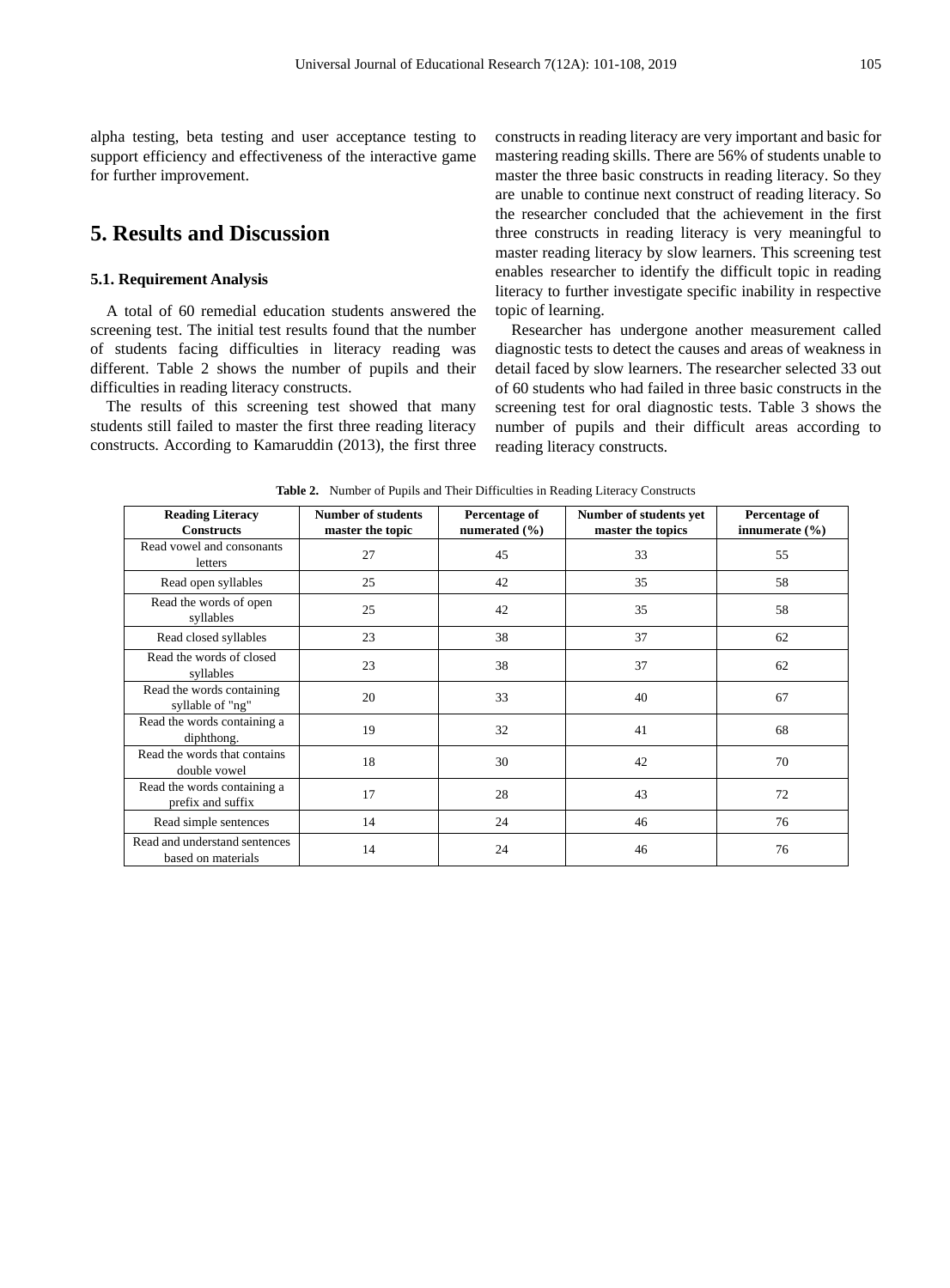| <b>Construct</b>          | Sub-skill                        | <b>Mastered</b>  | $\mathbf{0}_{\mathbf{0}}^{\prime}$ | Not yet mastered | $\frac{0}{0}$ |
|---------------------------|----------------------------------|------------------|------------------------------------|------------------|---------------|
| $\mathbf{1}$              | Read vowel                       |                  |                                    |                  |               |
|                           | $\rm{a}$                         | $20\,$           | 61                                 | 13               | 39            |
|                           | $\mathbf{i}$                     | 15               | 45                                 | 18               | 55            |
|                           | $\mathbf u$                      | 14               | $42\,$                             | 19               | 58            |
|                           | $\mathbf{o}$                     | $20\,$           | 61                                 | 13               | 39            |
|                           | $\rm e$                          | 16               | $48\,$                             | $17\,$           | 52            |
|                           | Read consonants                  |                  |                                    |                  |               |
|                           | $\bf b$                          | $20\,$           | 61                                 | 13               | 39            |
|                           | ${\bf k}$                        | 14               | 42                                 | 19               | 58            |
|                           | $\mathbf n$                      | 13               | 39                                 | $20\,$           | 61            |
|                           | $\, {\bf p}$                     | $12\,$           | 36                                 | $21\,$           | 64            |
|                           | $\bf q$                          | 14               | $42\,$                             | 19               | 58            |
| $\sqrt{2}$                | Read open syllables              |                  |                                    |                  |               |
|                           | ba                               | $\,8\,$          | 24                                 | $25\,$           | 76            |
|                           | ${\rm cu}$                       | $\,$ 8 $\,$      | 24                                 | 25               | 76            |
|                           | do                               | $\boldsymbol{7}$ | $21\,$                             | $26\,$           | 79            |
|                           | ne                               | $\sqrt{6}$       | 18                                 | 27               | 82            |
|                           | $\rm{ri}$                        | $\boldsymbol{7}$ | $21\,$                             | $26\,$           | 79            |
| $\ensuremath{\mathbf{3}}$ | Read the words of open syllables |                  |                                    |                  |               |
|                           | sapu                             | $\sqrt{2}$       | 6                                  | 31               | 94            |
|                           | dobi                             | $\mathfrak z$    | 9                                  | 30               | 91            |
|                           | keju                             | $\sqrt{2}$       | $\sqrt{6}$                         | 31               | 94            |
|                           | petola                           | $\boldsymbol{0}$ | $\boldsymbol{0}$                   | 33               | 100           |

**Table 3.** Number of Students and Difficulties Based on Reading Literacy Construct

Researcher found that 49% of students were still unable to read vowels and 57% of students did not read the consonant letters. Furthermore, 84% of students were unable to read the open syllable. Total of 95% of students were unable to read the open syllable words. Researcher can formulate all these problems as the main cause of students not mastering reading literacy. So the researcher wanted to develop RLIG with three basic constructs of reading literacy.

# **6. Conclusions**

The paper discuses on requirement analysis and content of interactive games of reading literacy that is able to help slow learners to overcome their difficulties of basic reading literacy skill. The integration of basic learning skill according to the latest syllabus, learning theories and game-based elements is able to enhance learners' participations in learning. Thus, it will lead to better understanding on topics of learning. In sum, the RLIG creates much more fun learning and allows learners to grasp the content of knowledge by retaining their engagement on learning.

## **Acknowledgements**

The authors would like to thank Universiti Teknologi Malaysia for their support in making the project possible. This work was supported by Research University Grant (Q.J130000.2653.16J26) initiated by Universiti Teknologi Malaysia.

## **REFERENCES**

- [1] Abd. Rahim. (2011). Nilai-nilai Murni dalam Pendidikan. Kuala Lumpur: Cergas (M) Sdn. Bhd.
- [2] Abdul Jalil, O., & Bahtiar, O. (2005). Aplikasi pembelajaran secara konstruktivisme dalam pengajaran karangan berpandu. Makalah Pendidikan, 4-6.
- [3] Abdul Murad, A. H. (2013). Pembangunan dan Penilaian Komik Penceritaan Digital Dalam Persekitaran Pembelajaran Berasaskan Teori Konstruktivisme Bagi Pembelajaran Berasaskan Bahasa Melayu Pelajar Pendidikan Khas. (Sarjana), UTM, Skudai.
- [4] Abdul Rahim, A. R. (2012). Menangani Perkembangan dan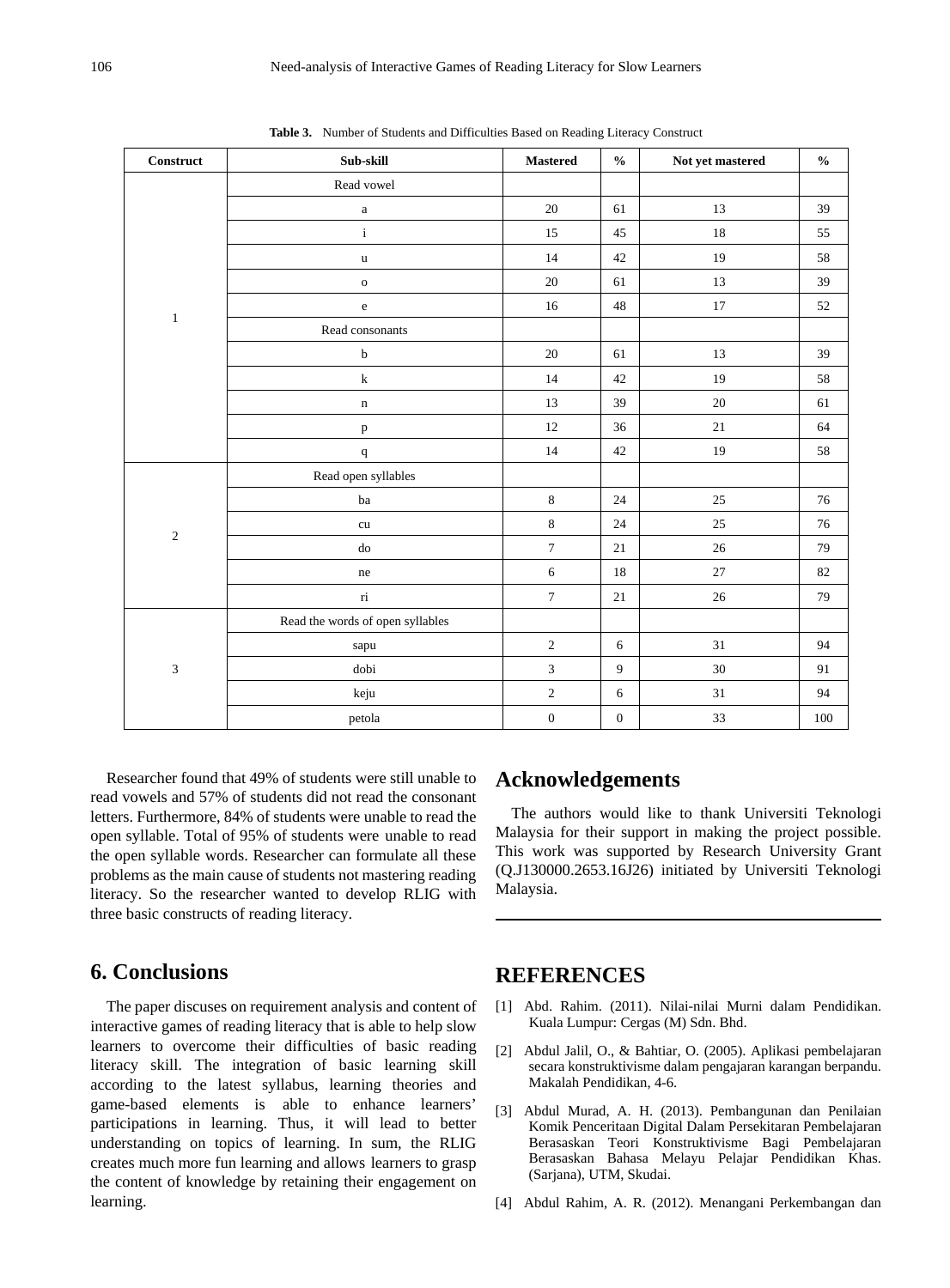Masalah Tingkah Laku Remaja Dalam Keluarga. Universiti Malaya:: Pusat Pembangunan Keluarga. KUIM.

- [5] Abdullah. (2015). Daya pengaruh dan perubahan sikap. Kuala Lumpur: Utusan Publications & Distributors Sdn.
- [6] Abraham Gert. (2015). Progressive Incentivisation and Gamification in a Rural Education Development Initiative. ASEAN Journal of Management & Innovation. 81-90.
- [7] Canton, P., Geith, F., Hellen, A., & Ellie., H. (2013). Game-based Learning: Latest Evidence and Future Directions. NFER Research Programme: Innovation in Education, 13.
- [8] Craft, A. (2012). Childhood in a Digital Age: Creative Challenges for Educational Futures. London Review of Education 10 (2), 173–190.
- [9] Crawford, C. (2013). The Art of Interactive Design SanFrancisco: No Starch Press.
- [10] Dechant, E. (2013). Diagnosis and Remediation of Reading Disabilities. United States of America: Prentise Hall.
- [11] Delacruz, G. C. (2011). Games as formative assessment environments: Examining the impact of explanations of scoring and incentives on math learning, games performance, and help seeking. National Center for Research on Evaluation, Standards, and Student Testing.
- [12] Divjak, B. (2015). The Impact of Game-Based Learning On the Achievement of Learning Goal and Motivation for Learning Mathematics. JIOS, 1, 15-30.
- [13] Gary, Bitter, G., Jane, & Legacy, M. (2016). Using technology in the classroom. Boston: Pearson Allyn & Bacon.Ltd.
- [14] Gee, J. P. (2016). Deep learning properties of good digital games: How far can they go? Serious games: Mechanisms and effects.
- [15] Genc Ilter, B. (2010). Effect of Technology on Motivation in EFL Classrooms. Turkish Online Journal of Distance Education, 10.
- [16] Jonassen, D., Peck, K., & Wilson, B. (2014). Learning with technology: A constructivist perspective. Upper Saddle River: New Jersey Prentice Hall.
- [17] Kamarudin, H. (2010). Psikologi Pendidikan. Kuala Lumpur Utusan Publications & Distributor.
- [18] Kamarudin, H. (2011). Pedagogi Bahasa: Perkaedahan. Selangor Kumpulan Budiman Sdn.Bhd.
- [19] Kapp, K. (2012). Gamification: Separating Fact From Fiction. United States of America: Library of Congress
- [20] Kapp, K. (2016). Gadgets, Games and Gizmos for Learning: Tools and Techniques for Transferring Know-How from Boomers to Gamers. United States of America: Library of Congress
- [21] Kementerian Pelajaran Malaysia. (2002). Pendidikan Sekolah Retrieved [http://www.moe.gov.my/my/pelajaran-rendah.](http://www.moe.gov.my/my/pelajaran-rendah)
- [22] Kementerian Pelajaran Malaysia. (2008). Garis Panduan Pemulihan Khas. Kuala Lumpur Kementerian Pelajaran Malaysia.
- [23] Kementerian Pelajaran Malaysia. (2010). Modul Pengajaran

Asas Literasi Tahun 1. Kuala Lumpur: KPM.

- [24] Kementerian Pelajaran Malaysia. (2012). Buku Panduan Pemulihan Khas. Kuala Lumpur KPM.
- [25] Meng, E. A. (2014). Education Series: Professionalism of Teacher Semester 2. Selangor Penerbit Fajar Bakti.
- [26] Miles. (2014). Learning to Play Like a Human: Case Injected Strategic Computer Gaming. Congress on Evolutionary Computation (CEC2004), 2, 1441-1448.
- [27] Misbah, F. (2012). Kajian tindakan meningkatkan penguasaan membaca murid Tahun Satu (LINUS) menggunakan kaedah Gabungan Bunyi Kata dengan Teknik Latih. SK Sri Suria 2, Tanah Merah, Kelantan. IPG Tengku Razali, Kelantan.
- [28] Mohd Hilmy. (2012). Pengajaran Dan Pemebelajaran Bahasa Malaysia Di Sekolah-Sekolah Rendah. Kuala Lumpur: Dewan Bahasa Dan Pustaka.
- [29] Muhamad Hassan, A. R. (2014). Kesedaran metakognitif membaca dan pencapaian akademik mata pelajaran bahasa. Jurnal pendidikan 2014, 21.
- [30] Munirah, G. (2015). Diagnosis of pupils' learning difficulties in primary schools mathematics. International Conference on Measurement and Evaluation in Education, 11.
- [31] Noor Azzam, A. R. (2009). Pelaksanaan program Nilam dalam pengajaran bahasa Melayu sekolah menengah di Negeri Sembilan. Universiti Putera Malaysia, Serdang.
- [32] Noor Sharezza Azzura, S. (2014). The Effect Of Computer Based Instructional Games In Teaching Subject Verb Agreement. (Master Thesis Page 97), UTM, Skudai.
- [33] Noriati, A. R., Yong, B. P., & Fakriah, S. (2012). Murid dan alam belajar. Shah Alam: Oxford Fajar Sdn Bhd.
- [34] Papastergiou, (2014). Thinking and cognitive development in young children. London SAGE Publication.
- [35] Peng, C. F. (2015). Pelaksanaan program literasi dan numerasi (linus) di sekolah rendah. Jurnal Pendidikan Bahasa Melayu. Seminar Penyelidikan Pendidikan Fakulti Pendidikan UKM, November, 2015, Jilid 5, 1-11.
- [36] Perkins, David. (2014). Smart School, Better Thinking And Learning For Every Child. (Force Press).
- [37] Piaw, C. Y. (2014a). Asas Statistik Penyelidikan. Malaysia: McGraw-Hill Education Sdn. Bhd.
- [38] Sanai, M. (2013). Celik huruf: Lancar baca. Buku Koleksi Kerja Seminar Penyelidikan IPGM KBL.
- [39] Sharifah, R. A. (2016). Kanak-kanak pemulihan, masalah-masalah, punca-punca dan strategi pengajaran dalam pendidikan pemulihan. Kertas Kerja Seminar Pendidikan bagi Pegawai-Pegawai Pelajaran Negeri dan Pejabat Pelajaran Daerah, 21.
- [40] Stapa, S. H., Nadzrah, A. B., & Rozmel, A. L. (2013). Literasi Bahasa Inggeris dalam kalangan murid luar bandar: Implikasi terhadap pengajaran dan pembelajaran. Jurnal e-Bangi, 2.
- [41] Steinberg, D.D. (2012). Psycholinguistic: Language, Mind And Word. London: Longman.
- [42] Truscott. (2010). The impact of mind game playing on